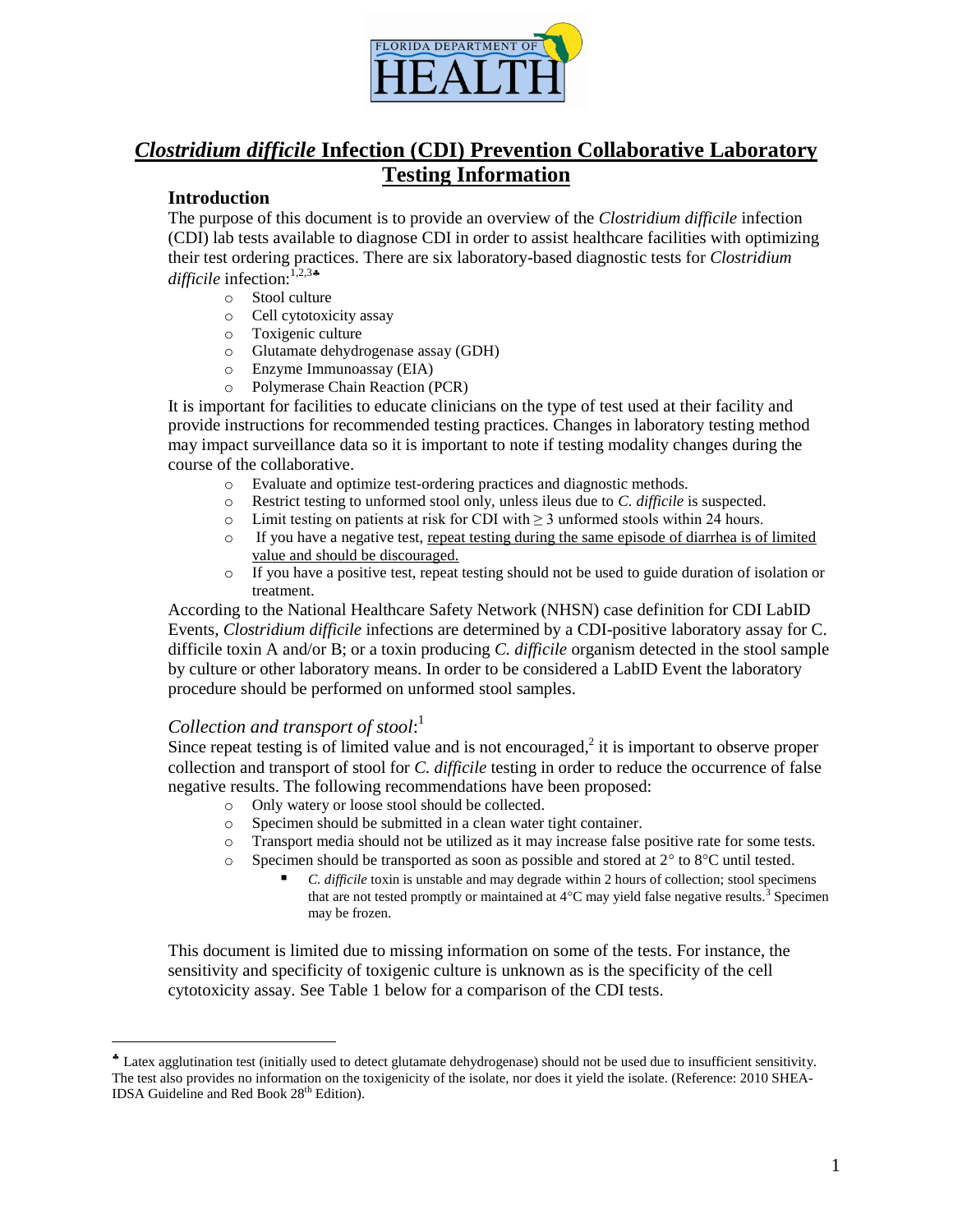| Table 1. Comparison of CDI Lab Tests.            |                                                                             |                                                                                                                                                                                                                                              |
|--------------------------------------------------|-----------------------------------------------------------------------------|----------------------------------------------------------------------------------------------------------------------------------------------------------------------------------------------------------------------------------------------|
|                                                  |                                                                             |                                                                                                                                                                                                                                              |
| Toxigenic Culture <sup>4</sup><br>*Gold standard | -High sensitivity<br>-High specificity                                      | -This test can be utilized on its own.                                                                                                                                                                                                       |
|                                                  | -Labor intensive<br>-Slow turn-around time                                  | -Due to slow turn-around time, if there is a high suspicion of CDI, empiric treatment may be<br>called for to avoid delays in therapy.                                                                                                       |
| Polymerase Chain Reaction (PCR) <sup>2</sup>     | -Rapid<br>-Expensive<br>-Sensitivity of 94.4%<br>-Specificity of 96.3%      | -This test can be utilized on its own.                                                                                                                                                                                                       |
| Enzyme Immunoassay (EIA) <sup>1,3,4</sup>        | -Sensitivity of 63-94%<br>-Specificity of 75-100%<br>-Rapid<br>-Inexpensive | -Some EIA kits only test for antigenic response to toxin A, while others test for responses to<br>both toxin A and B. Since there are strains of Clostridium difficile which produces only<br>toxin B, some strains are missed by this test. |
|                                                  | -Easy to use                                                                | -It is important that stools are transported to the laboratory within 2 hours or refrigerated,<br>because toxin inactivation decreases sensitivity of the test.                                                                              |
|                                                  |                                                                             | -Due to the low sensitivity, it is best to use EIA in conjunction with another test.                                                                                                                                                         |
|                                                  |                                                                             | <b>Refer to: GDH and Stool culture</b>                                                                                                                                                                                                       |
| Cell Cytotoxicity Assay <sup>1,4</sup>           | -Sensitivity of 67%<br>-Results available in 48-72 hours                    | -This test is only slightly more sensitive than the EIA assay.<br>-Not all laboratories are able to perform this test.                                                                                                                       |
|                                                  |                                                                             | -It is important that stools are transported to the laboratory within 2 hours or refrigerated<br>because toxin inactivation decreases sensitivity of the test.                                                                               |
| Stool Culture <sup>1,4</sup>                     | -Most sensitive test<br>-Not specific                                       | -The stool culture is not specific, and should not be used alone to determine CDI.<br>-Should be used in conjunction with another test.                                                                                                      |
|                                                  | -Labor intensive<br>-Results available in 48-96 hours                       | -Routine culture would not detect this organism, an anaerobic culture is required and special<br>handling is required.                                                                                                                       |
|                                                  |                                                                             | <b>Refer to: Toxigenic Culture and EIA</b>                                                                                                                                                                                                   |
| Glutamate Dehydrogenase Assay<br>$(GDH)^{1,5}$   | -Sensitivity of 85-95%<br>-Specificity of 89-99%<br>-Rapid                  | -Glutamate dehydrogenase (GDH) is a protein produced by C. difficile. The GDH assay<br>detects GDH in the stool.                                                                                                                             |
|                                                  | -Inexpensive                                                                | -This test is not specific because it detects non-toxigenic C.difficile and other bacteria.                                                                                                                                                  |
|                                                  |                                                                             | -This test can be used as an initial screen, but due to its non-specific nature should not be                                                                                                                                                |